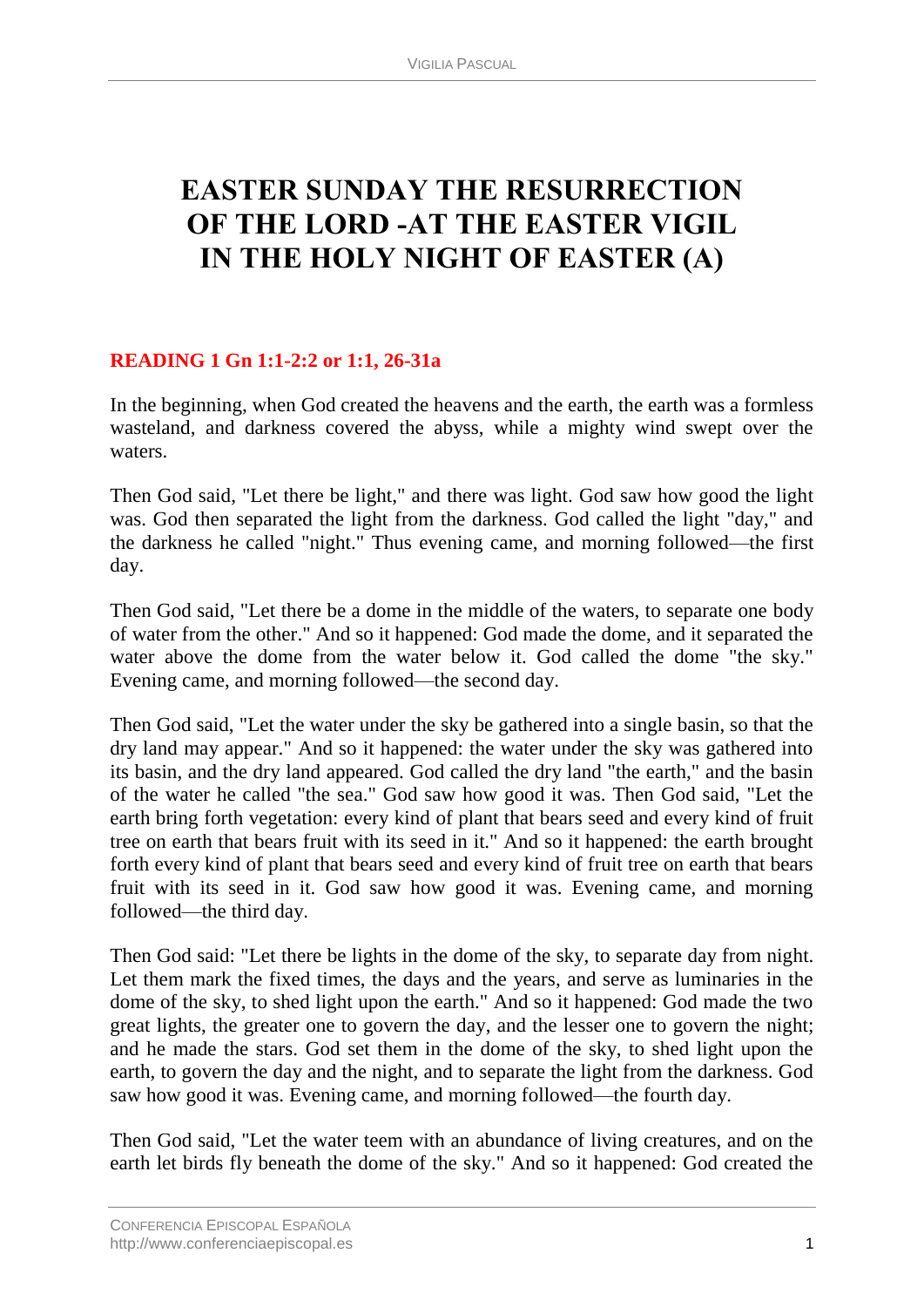great sea monsters and all kinds of swimming creatures with which the water teems, and all kinds of winged birds. God saw how good it was, and God blessed them, saying, "Be fertile, multiply, and fill the water of the seas; and let the birds multiply on the earth." Evening came, and morning followed—the fifth day.

Then God said, "Let the earth bring forth all kinds of living creatures: cattle, creeping things, and wild animals of all kinds." And so it happened: God made all kinds of wild animals, all kinds of cattle, and all kinds of creeping things of the earth. God saw how good it was. Then God said: "Let us make man in our image, after our likeness. Let them have dominion over the fish of the sea, the birds of the air, and the cattle, and over all the wild animals and all the creatures that crawl on the ground."God created man in his image; in the image of God he created him; male and female he created them. God blessed them, saying: "Be fertile and multiply; fill the earth and subdue it. Have dominion over the fish of the sea, the birds of the air, and all the living things that move on the earth." God also said: "See, I give you every seed-bearing plant all over the earth and every tree that has seed-bearing fruit on it to be your food; and to all the animals of the land, all the birds of the air, and all the living creatures that crawl on the ground, I give all the green plants for food." And so it happened. God looked at everything he had made, and he found it very good. Evening came, and morning followed—the sixth day.

Thus the heavens and the earth and all their array were completed. Since on the seventh day God was finished with the work he had been doing, he rested on the seventh day from all the work he had undertaken.

or

In the beginning, when God created the heavens and the earth, God said: "Let us make man in our image, after our likeness. Let them have dominion over the fish of the sea, the birds of the air, and the cattle, and over all the wild animals and all the creatures that crawl on the ground." God created man in his image; in the image of God he created him; male and female he created them. God blessed them, saying: "Be fertile and multiply; fill the earth and subdue it. Have dominion over the fish of the sea, the birds of the air, and all the living things that move on the earth." God also said: "See, I give you every seed-bearing plant all over the earth and every tree that has seedbearing fruit on it to be your food; and to all the animals of the land, all the birds of the air, and all the living creatures that crawl on the ground, I give all the green plants for food." And so it happened.

God looked at everything he had made, and found it very good.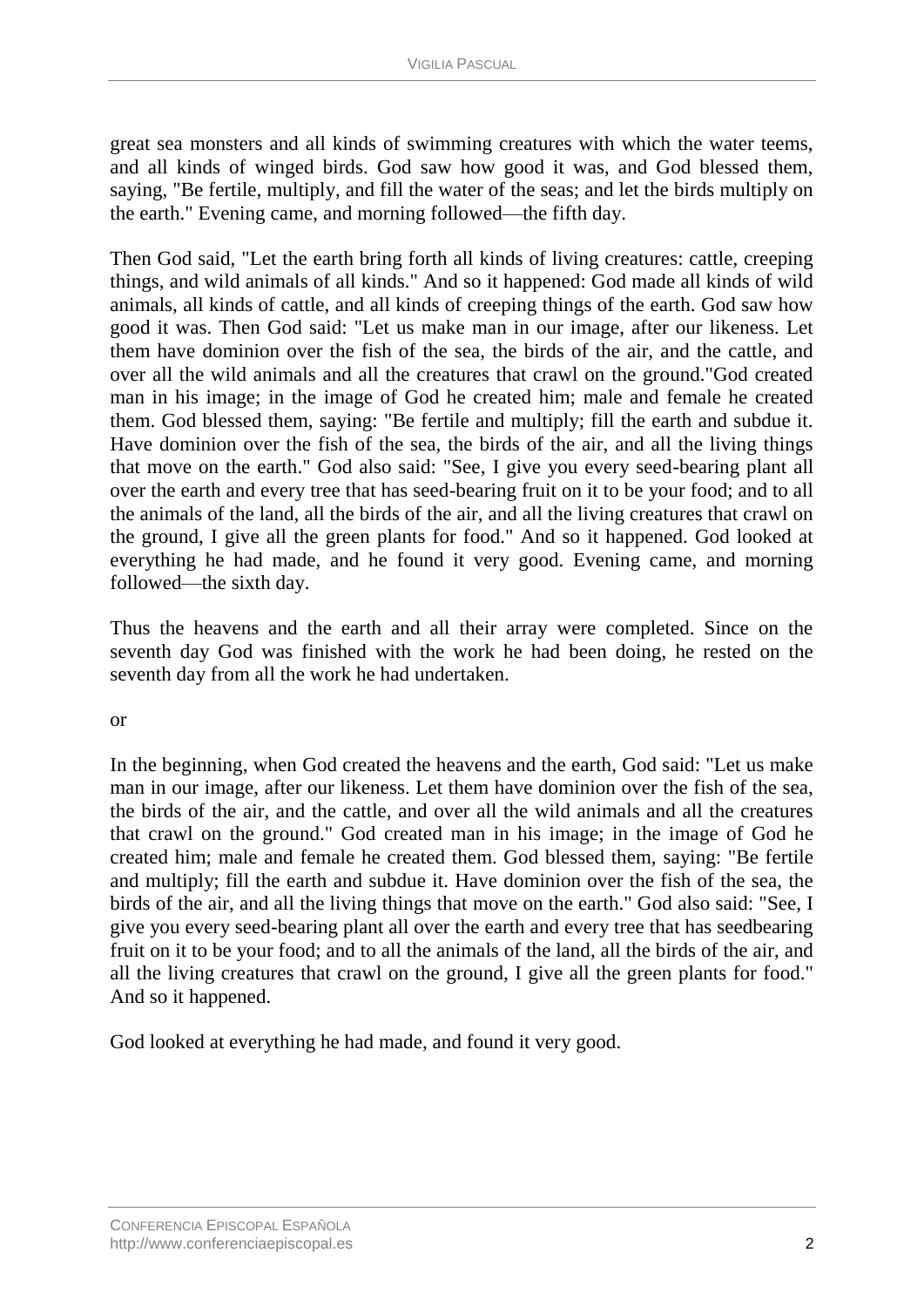## **RESPONSORIAL PSALM Ps 104:1-2, 5-6, 10, 12, 13-14, 24, 35**

R. (30) Lord, send out your Spirit, and renew the face of the earth.

Bless the LORD, O my soul! O LORD, my God, you are great indeed! You are clothed with majesty and glory, robed in light as with a cloak.

You fixed the earth upon its foundation, not to be moved forever; with the ocean, as with a garment, you covered it; above the mountains the waters stood.

You send forth springs into the watercourses that wind among the mountains. Beside them the birds of heaven dwell; from among the branches they send forth their song.

You water the mountains from your palace; the earth is replete with the fruit of your works. You raise grass for the cattle, and vegetation for man´s use, Producing bread from the earth.

How manifold are your works, O LORD! In wisdom you have wrought them all the earth is full of your creatures. Bless the LORD, O my soul! Alleluia.

#### **or Ps 33:4-5, 6-7, 12-13, 20 and 22**

R. (5b) The earth is full of the goodness of the Lord.

Upright is the word of the LORD, and all his works are trustworthy. He loves justice and right; of the kindness of the LORD the earth is full.

By the word of the LORD the heavens were made; by the breath of his mouth all their host. He gathers the waters of the sea as in a flask; in cellars he confines the deep.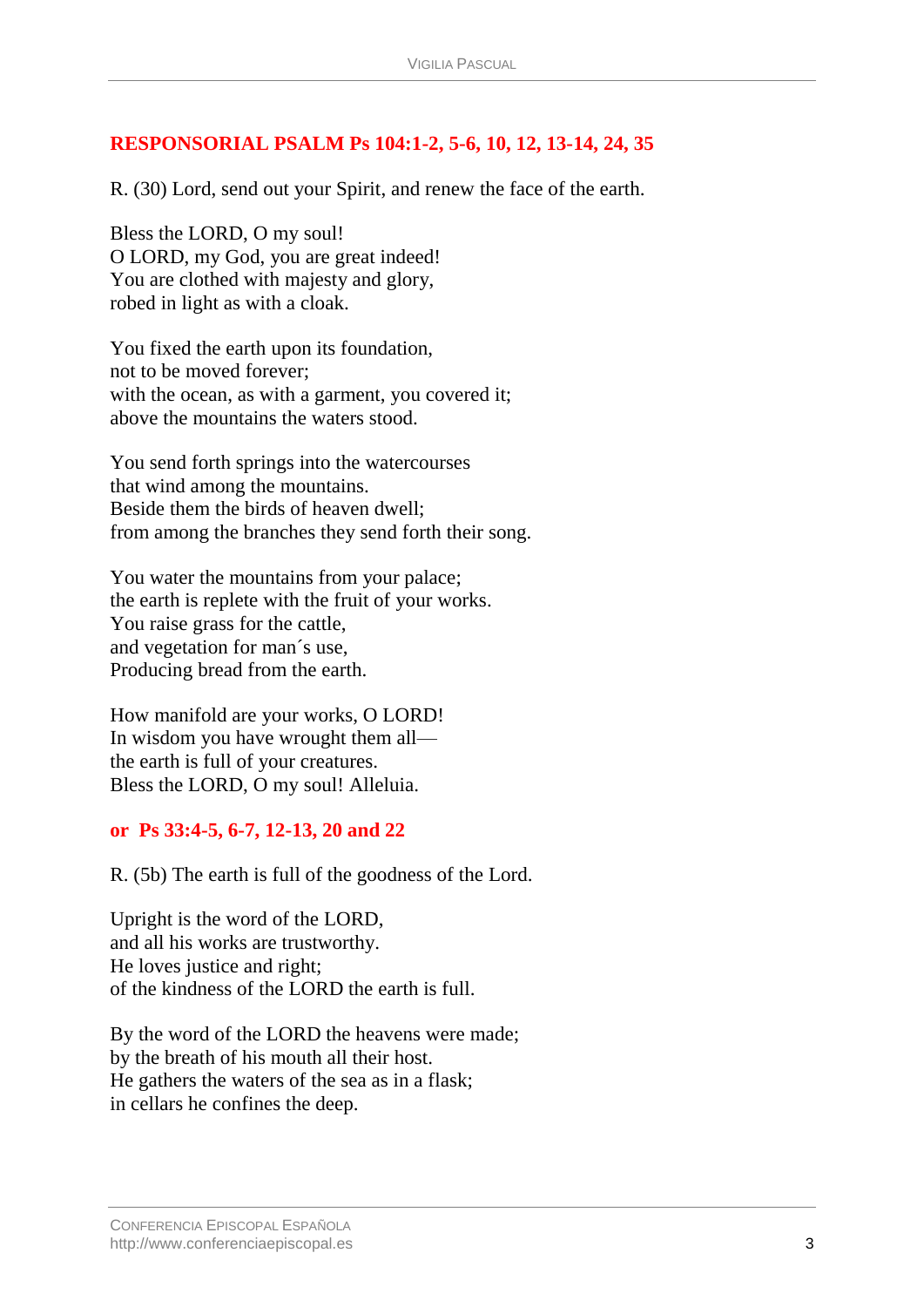Blessed the nation whose God is the LORD, the people he has chosen for his own inheritance. From heaven the LORD looks down; he sees all mankind.

Our soul waits for the LORD, who is our help and our shield. May your kindness, O LORD, be upon us who have put our hope in you.

## **READING II Gn 22:1-18 or 22:1-2, 9a, 10-13, 15-18**

God put Abraham to the test. He called to him, "Abraham!" "Here I am," he replied. Then God said: "Take your son Isaac, your only one, whom you love, and go to the land of Moriah. There you shall offer him up as a holocaust on a height that I will point out to you." Early the next morning Abraham saddled his donkey, took with him his son Isaac and two of his servants as well, and with the wood that he had cut for the holocaust, set out for the place of which God had told him.

On the third day Abraham got sight of the place from afar. Then he said to his servants: "Both of you stay here with the donkey, while the boy and I go on over yonder. We will worship and then come back to you." Thereupon Abraham took the wood for the holocaust and laid it on his son Isaac´s shoulders, while he himself carried the fire and the knife. As the two walked on together, Isaac spoke to his father Abraham: "Father!" Isaac said. "Yes, son," he replied. Isaac continued, "Here are the fire and the wood, but where is the sheep for the holocaust?" "Son," Abraham answered, "God himself will provide the sheep for the holocaust." Then the two continued going forward.

When they came to the place of which God had told him, Abraham built an altar there and arranged the wood on it. Next he tied up his son Isaac, and put him on top of the wood on the altar. Then he reached out and took the knife to slaughter his son. But the LORD´s messenger called to him from heaven, "Abraham, Abraham!" "Here I am!" he answered. "Do not lay your hand on the boy," said the messenger. "Do not do the least thing to him. I know now how devoted you are to God, since you did not withhold from me your own beloved son." As Abraham looked about, he spied a ram caught by its horns in the thicket. So he went and took the ram and offered it up as a holocaust in place of his son. Abraham named the site Yahweh-yireh; hence people now say, On the mountain the LORD will see."

Again the LORD´s messenger called to Abraham from heaven and said: "I swear by myself, declares the LORD, that because you acted as you did in not withholding from me your beloved son, I will bless you abundantly and make your descendants as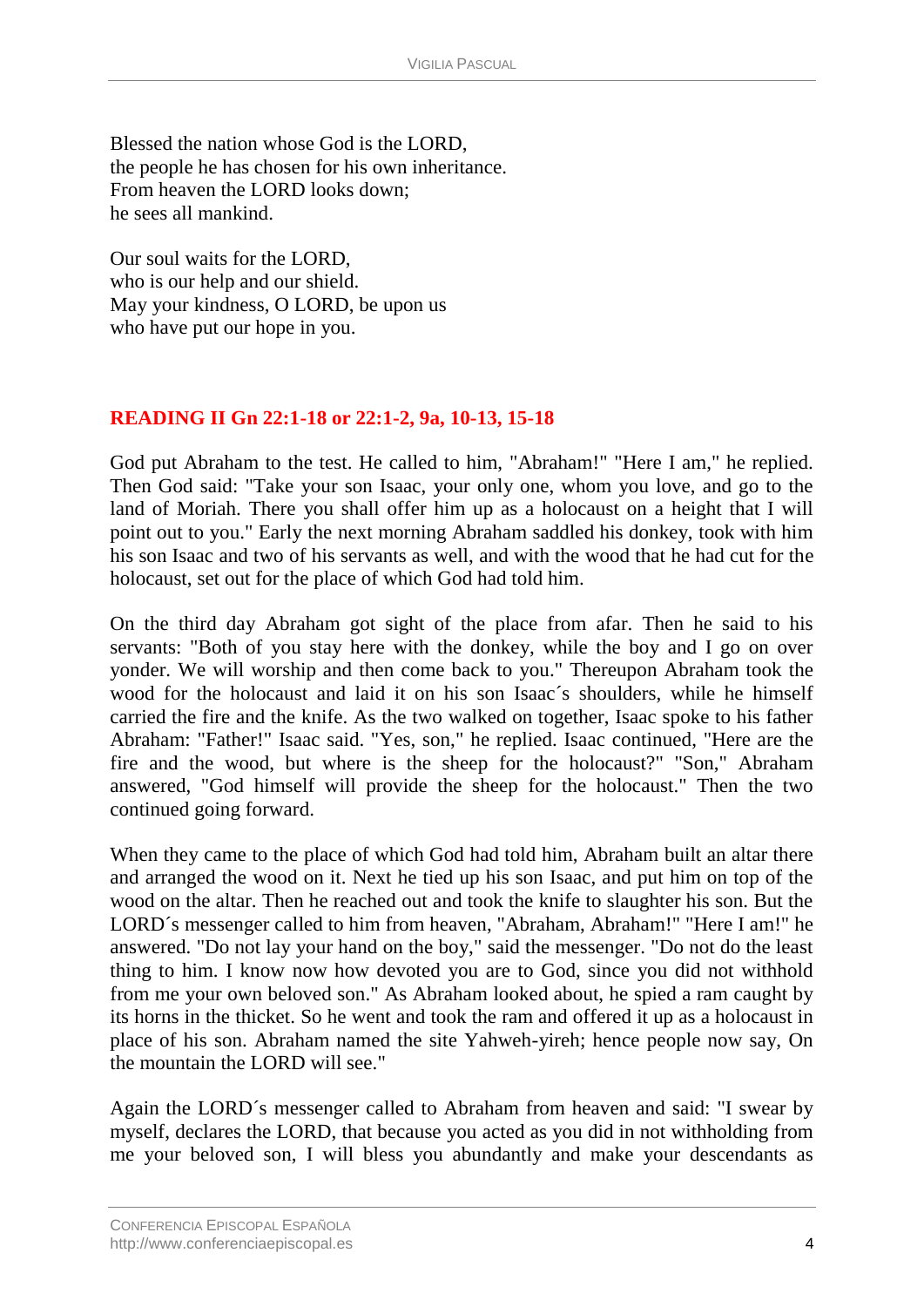countless as the stars of the sky and the sands of the seashore; your descendants shall take possession of the gates of their enemies, and in your descendants all the nations of the earth shall find blessing all this because you obeyed my command." or God put Abraham to the test. He called to him, "Abraham!" "Here I am, " he replied. Then God said: "Take your son Isaac, your only one, whom you love, and go to the land of Moriah. There you shall offer him up as a holocaust on a height that I will point out to you."

When they came to the place of which God had told him, Abraham built an altar there and arranged the wood on it. Then he reached out and took the knife to slaughter his son. But the LORD´s messenger called to him from heaven, "Abraham, Abraham!" "Here I am, " he answered. "Do not lay your hand on the boy," said the messenger. "Do not do the least thing to him. I know now how devoted you are to God, since you did not withhold from me your own beloved son." As Abraham looked about, he spied a ram caught by its horns in the thicket. So he went and took the ram and offered it up as a holocaust in place of his son.

Again the LORD´s messenger called to Abraham from heaven and said: "I swear by myself, declares the LORD, that because you acted as you did in not withholding from me your beloved son, I will bless you abundantly and make your descendants as countless as the stars of the sky and the sands of the seashore; your descendants shall take possession of the gates of their enemies, and in your descendants all the nations of the earth shall find blessing all this because you obeyed my command."

# **RESPONSORIAL PSALM Ps 16:5, 8, 9-10, 11**

R. (1) You are my inheritance, O Lord.

O LORD, my allotted portion and my cup, you it is who hold fast my lot. I set the LORD ever before me; with him at my right hand I shall not be disturbed.

Therefore my heart is glad and my soul rejoices, my body, too, abides in confidence; because you will not abandon my soul to the netherworld, nor will you suffer your faithful one to undergo corruption.

You will show me the path to life, fullness of joys in your presence, the delights at your right hand forever.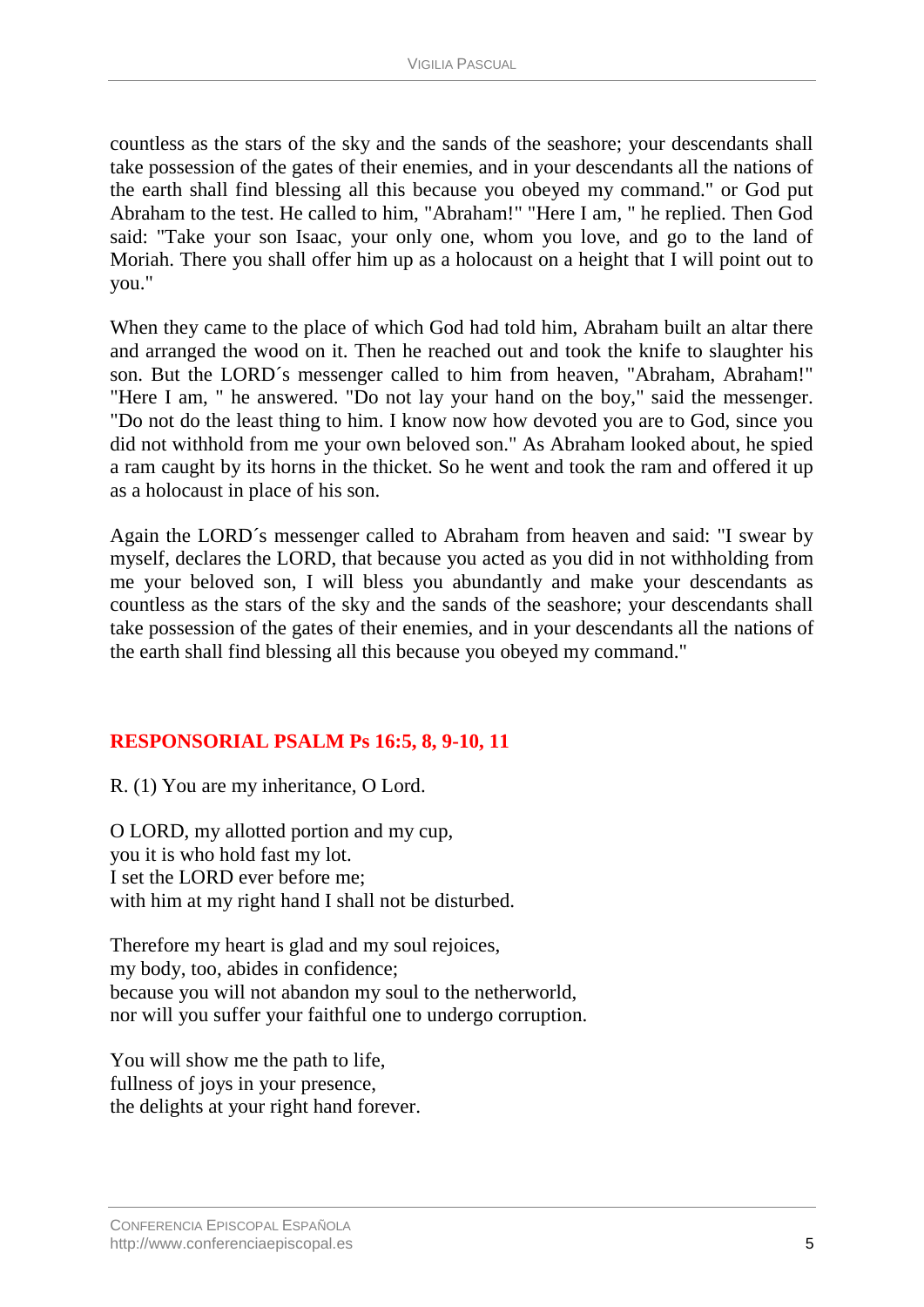#### **READING III Ex 14:15-15:1**

The LORD said to Moses, "Why are you crying out to me? Tell the Israelites to go forward. And you, lift up your staff and, with hand outstretched over the sea, split the sea in two, that the Israelites may pass through it on dry land. But I will make the Egyptians so obstinate that they will go in after them. Then I will receive glory through Pharaoh and all his army, his chariots and charioteers.The Egyptians shall know that I am the LORD, when I receive glory through Pharaoh and his chariots and charioteers."

The angel of God, who had been leading Israel´s camp, now moved and went around behind them. The column of cloud also, leaving the front, took up its place behind them, so that it came between the camp of the Egyptians and that of Israel. But the cloud now became dark, and thus the night passed without the rival camps coming any closer together all night long. Then Moses stretched out his hand over the sea, and the LORD swept the sea with a strong east wind throughout the night and so turned it into dry land. When the water was thus divided, the Israelites marched into the midst of the sea on dry land, with the water like a wall to their right and to their left.

The Egyptians followed in pursuit; all Pharaoh´s horses and chariots and charioteers went after them right into the midst of the sea. In the night watch just before dawn the LORD cast through the column of the fiery cloud upon the Egyptian force a glance that threw it into a panic; and he so clogged their chariot wheels that they could hardly drive. With that the Egyptians sounded the retreat before Israel, because the LORD was fighting for them against the Egyptians.

Then the LORD told Moses, AStretch out your hand over the sea, that the water may flow back upon the Egyptians, upon their chariots and their charioteers." So Moses stretched out his hand over the sea, and at dawn the sea flowed back to its normal depth. The Egyptians were fleeing head on toward the sea, when the LORD hurled them into its midst. As the water flowed back, it covered the chariots and the charioteers of Pharaoh´s whole army which had followed the Israelites into the sea. Not a single one of them escaped. But the Israelites had marched on dry land through the midst of the sea, with the water like a wall to their right and to their left. Thus the LORD saved Israel on that day from the power of the Egyptians. When Israel saw the Egyptians lying dead on the seashore and beheld the great power that the LORD had shown against the Egyptians, they feared the LORD and believed in him and in his servant Moses.

Then Moses and the Israelites sang this song to the LORD: I will sing to the LORD, for he is gloriously triumphant; horse and chariot he has cast into the sea.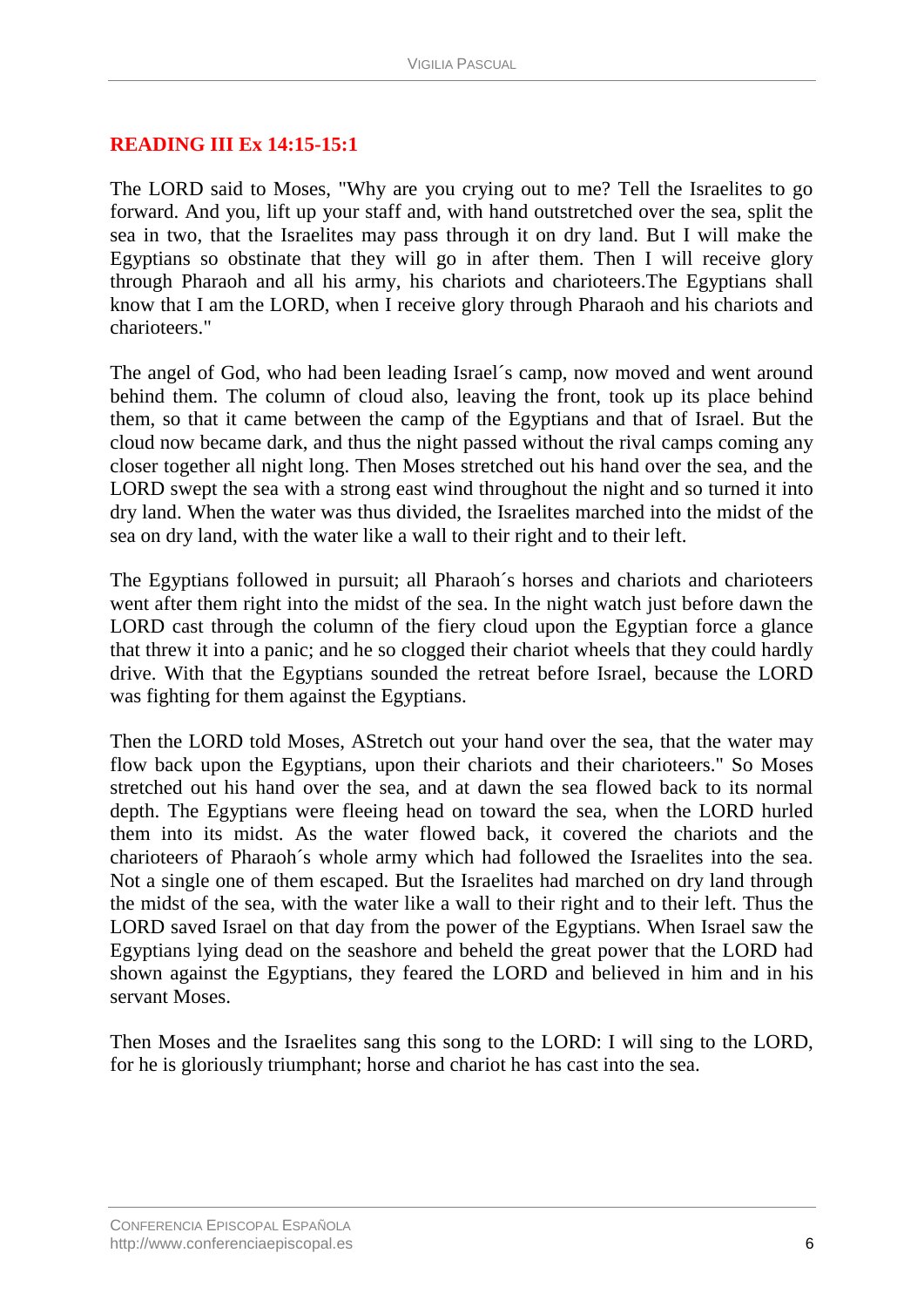# **RESPONSORIAL PSALM Ex 15:1-2, 3-4, 5-6, 17-18**

R. (1b) Let us sing to the Lord; he has covered himself in glory.

I will sing to the LORD, for he is gloriously triumphant; horse and chariot he has cast into the sea. My strength and my courage is the LORD, and he has been my savior. He is my God, I praise him; the God of my father, I extol him.

The LORD is a warrior, LORD is his name! Pharaoh´s chariots and army he hurled into the sea; the elite of his officers were submerged in the Red Sea.

The flood waters covered them, they sank into the depths like a stone. Your right hand, O LORD, magnificent in power, your right hand, O LORD, has shattered the enemy.

You brought in the people you redeemed and planted them on the mountain of your inheritance the place where you made your seat, O LORD, the sanctuary, LORD, which your hands established. The LORD shall reign forever and ever.

# **READING IV Is 54:5-14**

The One who has become your husband is your Maker; his name is the LORD of hosts; your redeemer is the Holy One of Israel, called God of all the earth. The LORD calls you back, like a wife forsaken and grieved in spirit, a wife married in youth and then cast off, says your God. For a brief moment I abandoned you, but with great tenderness I will take you back. In an outburst of wrath, for a moment I hid my face from you; but with enduring love I take pity on you, says the LORD, your redeemer. This is for me like the days of Noah, when I swore that the waters of Noah should never again deluge the earth; so I have sworn not to be angry with you, or to rebuke you. Though the mountains leave their place and the hills be shaken, my love shall never leave you nor my covenant of peace be shaken, says the LORD, who has mercy on you. O afflicted one, storm-battered and unconsoled, I lay your pavements in carnelians, and your foundations in sapphires; I will make your battlements of rubies, your gates of carbuncles, and all your walls of precious stones. All your children shall be taught by the LORD, and great shall be the peace of your children. In justice shall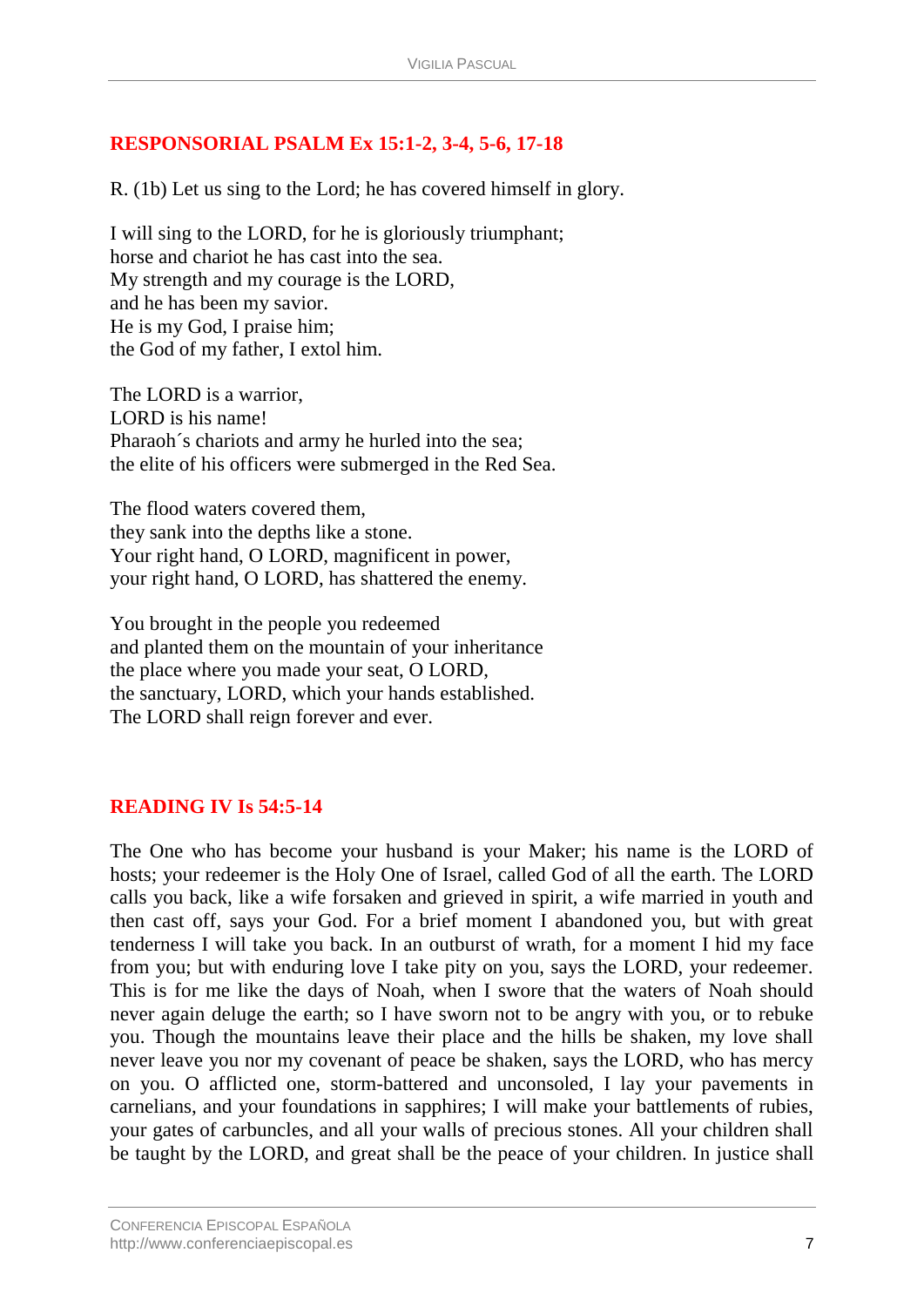you be established, far from the fear of oppression, where destruction cannot come near you.

#### **RESPONSORIAL PSALM Ps 30:2, 4, 5-6, 11-12, 13**

R. (2a) I will praise you, Lord, for you have rescued me.

I will extol you, O LORD, for you drew me clear and did not let my enemies rejoice over me. O LORD, you brought me up from the netherworld; you preserved me from among those going down into the pit.

Sing praise to the LORD, you his faithful ones, and give thanks to his holy name. For his anger lasts but a moment; a lifetime, his good will. At nightfall, weeping enters in, but with the dawn, rejoicing.

Hear, O LORD, and have pity on me; O LORD, be my helper. You changed my mourning into dancing; O LORD, my God, forever will I give you thanks.

# **READING V Is 55:1-11**

Thus says the LORD: All you who are thirsty, come to the water! You who have no money, come, receive grain and eat; come, without paying and without cost, drink wine and milk! Why spend your money for what is not bread, your wages for what fails to satisfy? Heed me, and you shall eat well, you shall delight in rich fare. Come to me heedfully, listen, that you may have life. I will renew with you the everlasting covenant, the benefits assured to David. As I made him a witness to the peoples, a leader and commander of nations, so shall you summon a nation you knew not, and nations that knew you not shall run to you, because of the LORD, your God, the Holy One of Israel, who has glorified you.

Seek the LORD while he may be found, call him while he is near. Let the scoundrel forsake his way, and the wicked man his thoughts; let him turn to the LORD for mercy; to our God, who is generous in forgiving. For my thoughts are not your thoughts, nor are your ways my ways, says the LORD. As high as the heavens are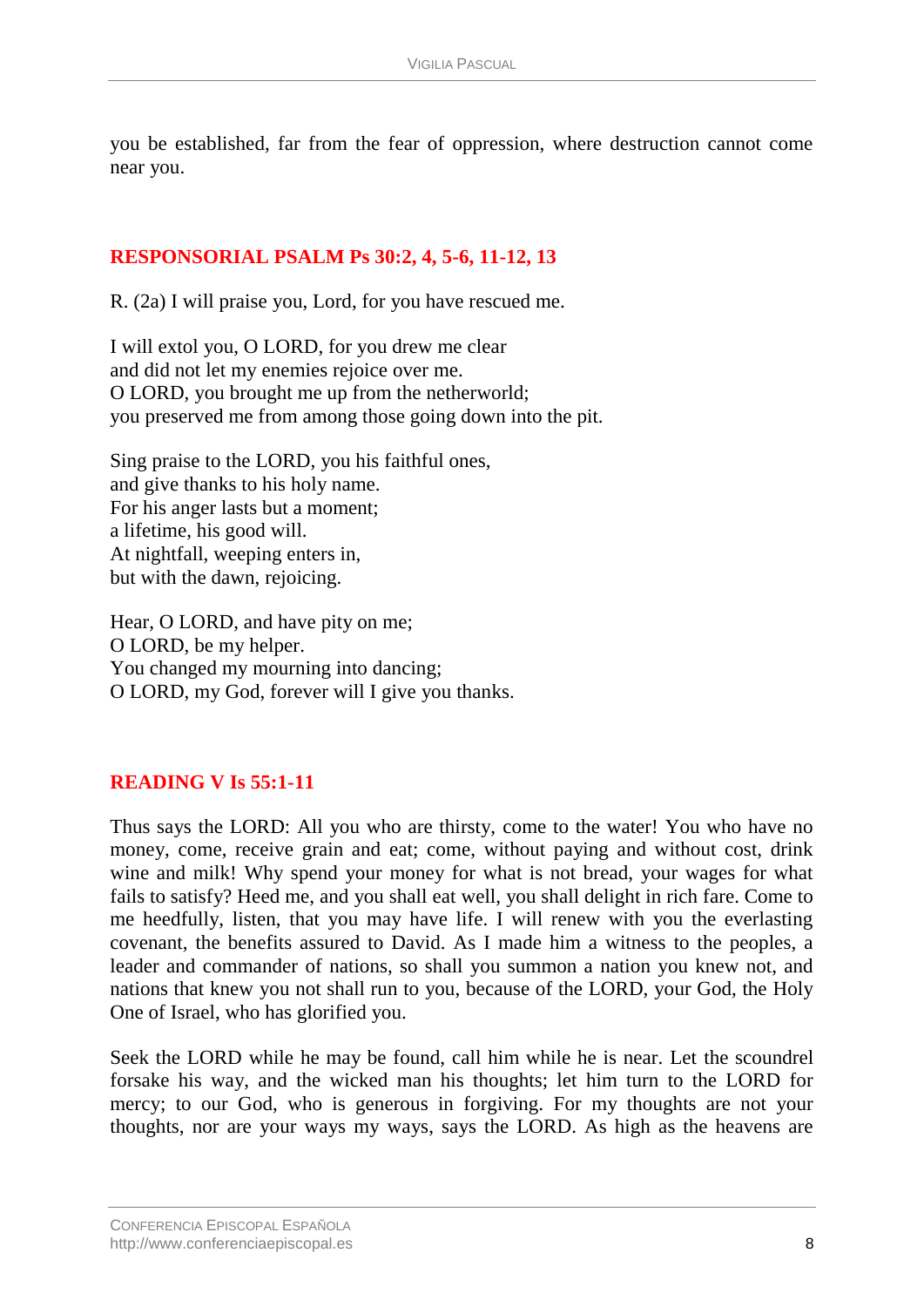above the earth, so high are my ways above your ways and my thoughts above your thoughts.

For just as from the heavens the rain and snow come down and do not return there till they have watered the earth, making it fertile and fruitful, giving seed to the one who sows and bread to the one who eats, so shall my word be that goes forth from my mouth; my word shall not return to me void, but shall do my will, achieving the end for which I sent it.

## **RESPONSORIAL PSALM Is 12:2-3, 4, 5-6**

R. (3) You will draw water joyfully from the springs of salvation.

God indeed is my savior; I am confident and unafraid. My strength and my courage is the LORD, and he has been my savior. With joy you will draw water at the fountain of salvation.

Give thanks to the LORD, acclaim his name; among the nations make known his deeds, proclaim how exalted is his name.

Sing praise to the LORD for his glorious achievement; let this be known throughout all the earth. Shout with exultation, O city of Zion, for great in your midst is the Holy One of Israel!

# **READING VI Bar 3:9-15, 32C4:4**

Hear, O Israel, the commandments of life: listen, and know prudence! How is it, Israel, that you are in the land of your foes, grown old in a foreign land, defiled with the dead, accounted with those destined for the netherworld? You have forsaken the fountain of wisdom! Had you walked in the way of God, you would have dwelt in enduring peace.

Learn where prudence is, where strength, where understanding; that you may know also where are length of days, and life, where light of the eyes, and peace. Who has found the place of wisdom, who has entered into her treasuries?

The One who knows all things knows her; he has probed her by his knowledge The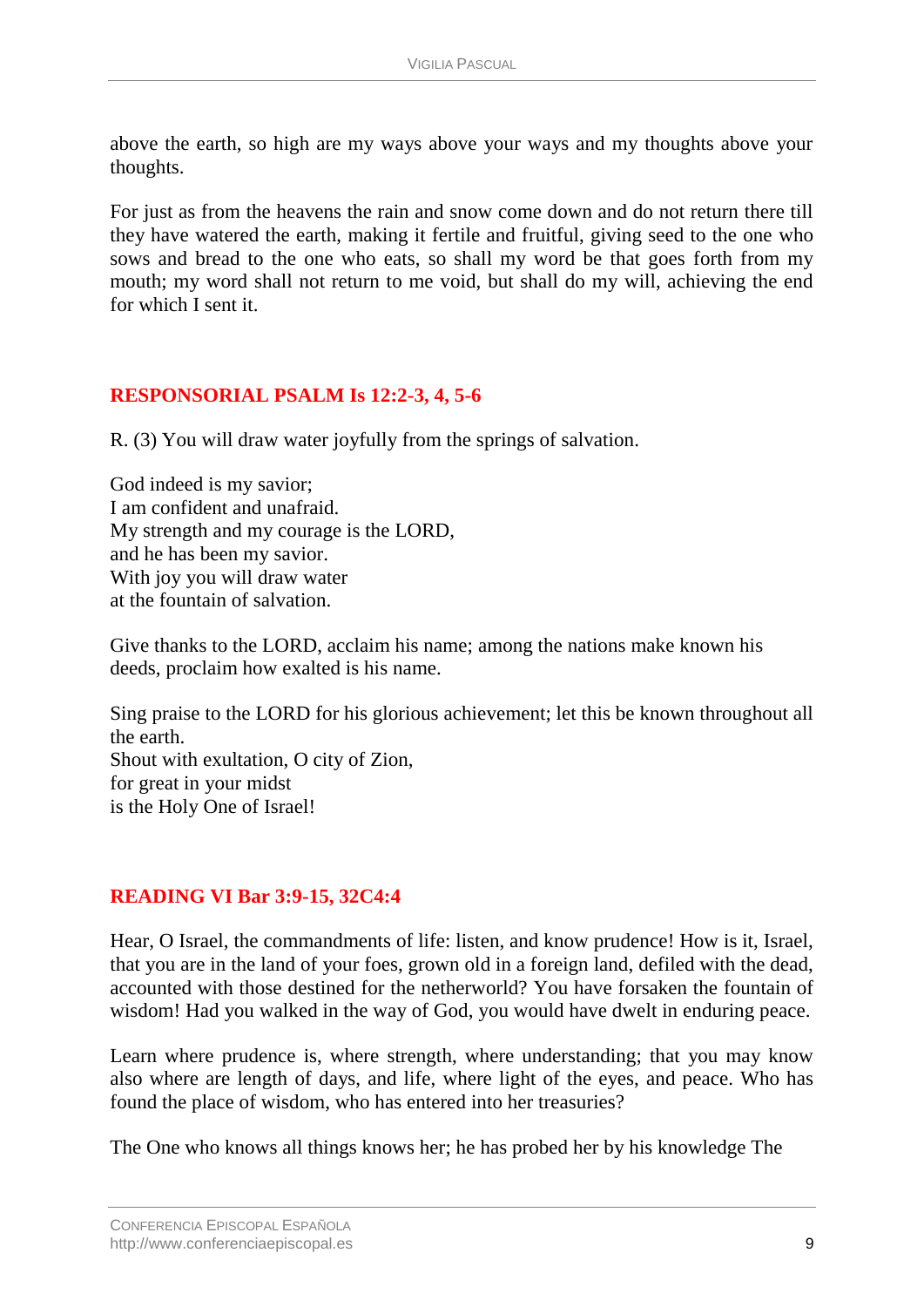One who established the earth for all time, and filled it with four-footed beasts; he who dismisses the light, and it departs, calls it, and it obeys him trembling; before whom the stars at their posts shine and rejoice; when he calls them, they answer, "Here we are!" shining with joy for their Maker. Such is our God; no other is to be compared to him: He has traced out the whole way of understanding, and has given her to Jacob, his servant, to Israel, his beloved son.

Since then she has appeared on earth, and moved among people. She is the book of the precepts of God, the law that endures forever; all who cling to her will live, but those will die who forsake her. Turn, O Jacob, and receive her: walk by her light toward splendor. Give not your glory to another, your privileges to an alien race. Blessed are we, O Israel; for what pleases God is known to us!

## **RESPONSORIAL PSALM Ps 19:8, 9, 10, 11**

R. (John 6:68c) Lord, you have the words of everlasting life.

The law of the LORD is perfect, refreshing the soul; the decree of the LORD is trustworthy, giving wisdom to the simple.

The precepts of the LORD are right, rejoicing the heart; the command of the LORD is clear, enlightening the eye.

The fear of the LORD is pure, enduring forever; the ordinances of the LORD are true, all of them just.

They are more precious than gold, than a heap of purest gold; sweeter also than syrup or honey from the comb.

#### **READING VII Ez 36:16-17a, 18-28**

The word of the LORD came to me, saying: Son of man, when the house of Israel lived in their land, they defiled it by their conduct and deeds. Therefore I poured out

my fury upon them because of the blood that they poured out on the ground, and because they defiled it with idols. I scattered them among the nations, dispersing them over foreign lands; according to their conduct and deeds I judged them. But when they came among the nations wherever they came, they served to profane my holy name,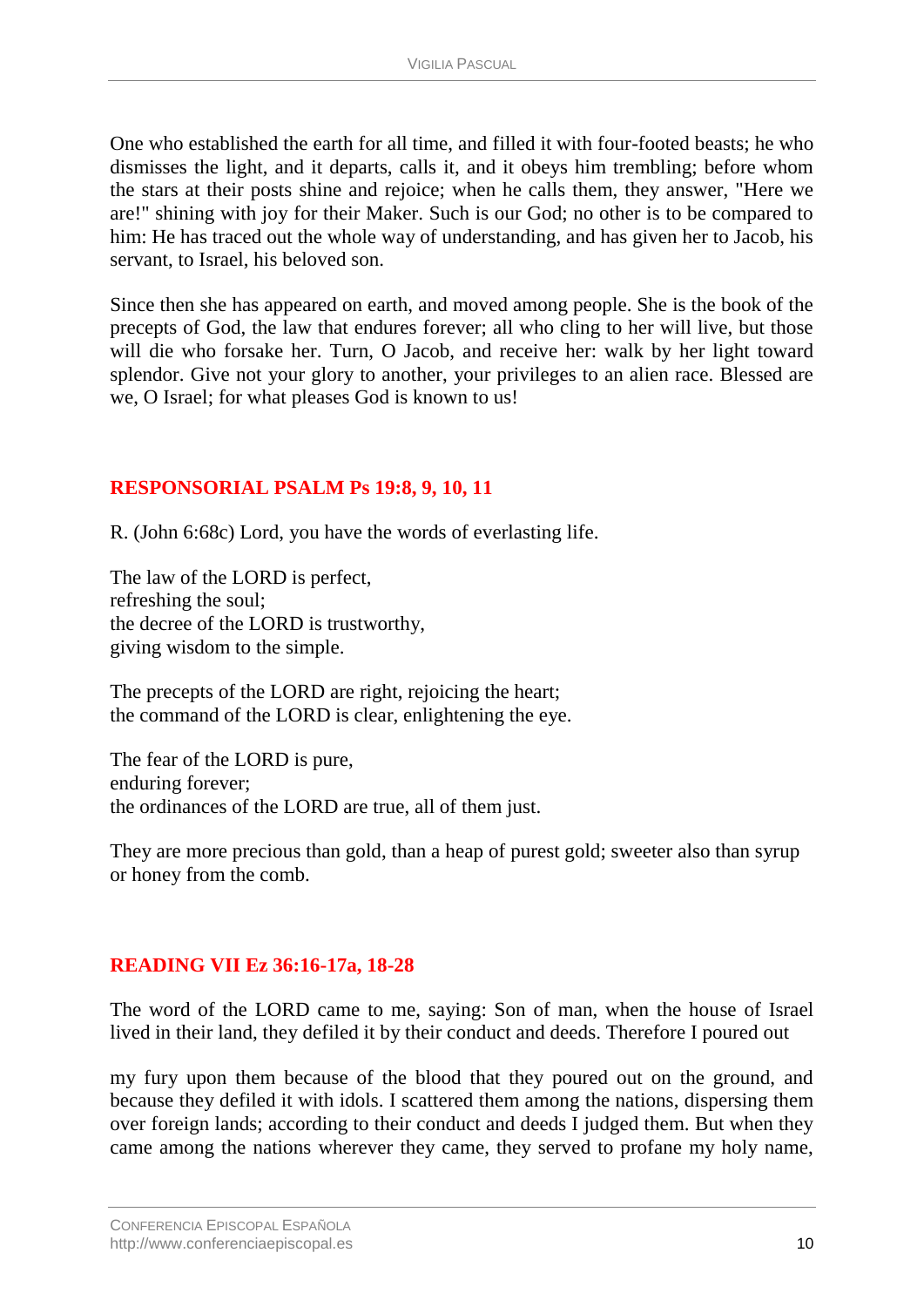because it was said of them: "These are the people of the LORD, yet they had to leave their land." So I have relented because of my holy name which the house of Israel profaned among the nations where they came. Therefore say to the house of Israel: Thus says the Lord GOD: Not for your sakes do I act, house of Israel, but for the sake of my holy name, which you profaned among the nations to which you came. I will prove the holiness of my great name, profaned among the nations, in whose midst you have profaned it. Thus the nations shall know that I am the LORD, says the LordGOD, when in their sight I prove my holiness through you. For I will take you away from among the nations, gather you from all the foreign lands, and bring you back to your own land. I will sprinkle clean water upon you to cleanse you from all your impurities, and from all your idols I will cleanse you. I will give you a new heart and place a new spirit within you, taking from your bodies your stony hearts and giving you natural hearts. I will put my spirit within you and make you live by my statutes, careful to observe my decrees. You shall live in the land I gave your fathers; you shall be my people, and I will be your God.

# **RESPONSORIAL PSALM** Ps 42:3, 5; 43:3, 4 or Is 12:2-3, 4bcd, 5-6 Ps 42:3, 5; 43:3, 4

When baptism is celebrated.

R. Like a deer that longs for running streams, my soul longs for you, my God.

Athirst is my soul for God, the living God. When shall I go and behold the face of God?

I went with the throng and led them in procession to the house of God, Amid loud cries of joy and thanksgiving, with the multitude keeping festival.

Send forth your light and your fidelity; they shall lead me on And bring me to your holy mountain, to your dwelling-place.

Then will I go in to the altar of God, the God of my gladness and joy; then will I give you thanks upon the harp, O God, my God!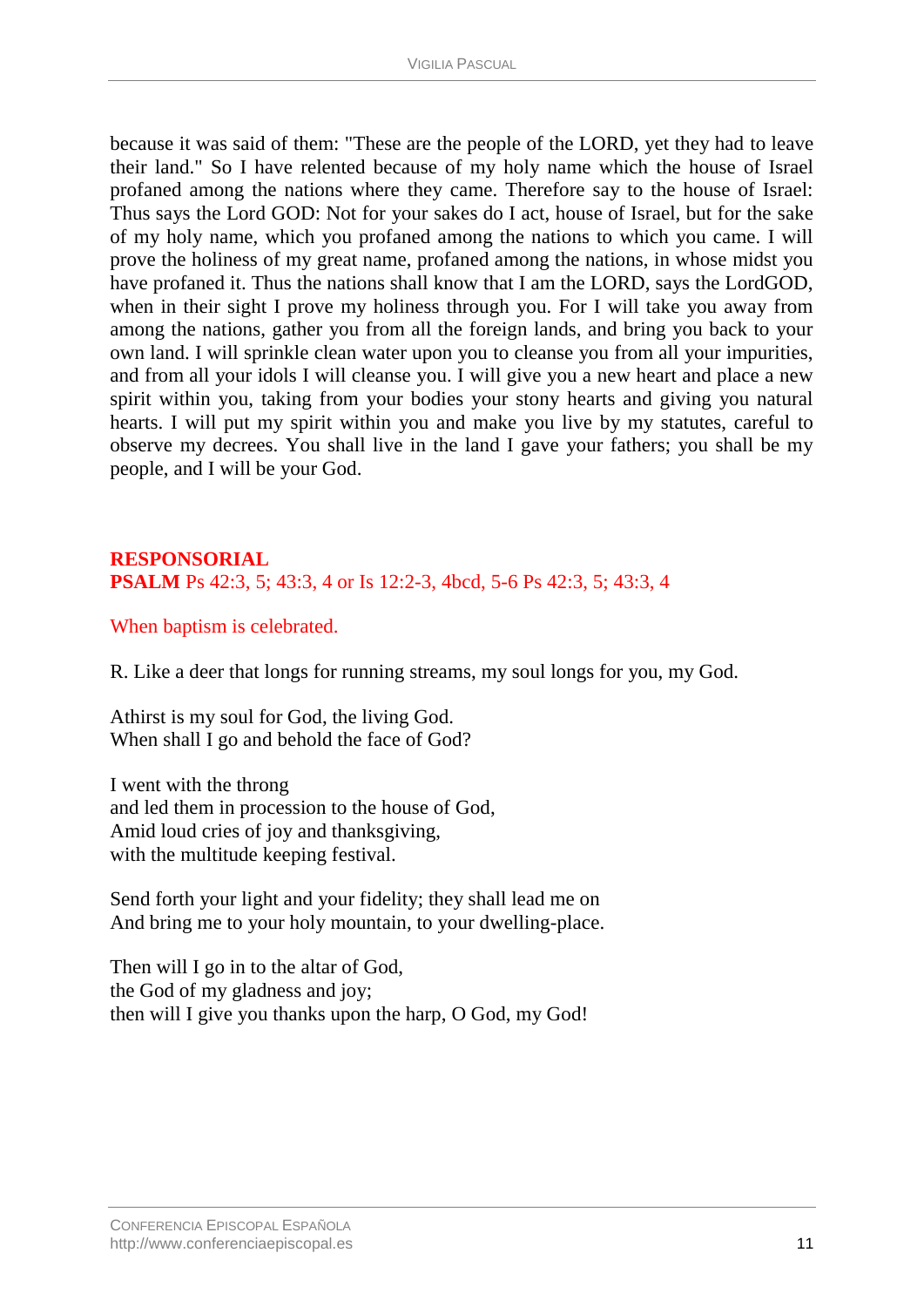# When baptism is not celebrated. **Is 12:2-3, 4bcd, 5-6**

R. (3) You will draw water joyfully from the springs of salvation.

God indeed is my savior; I am confident and unafraid. My strength and my courage is the LORD, and he has been my savior. With joy you will draw water at the fountain of salvation.

Give thanks to the LORD, acclaim his name; among the nations make known his deeds, proclaim how exalted is his name.

Sing praise to the LORD for his glorious achievement; let this be known throughout all the earth. Shout with exultation, O city of Zion, for great in your midst is the Holy One of Israel!

When baptism is not celebrated **Ps 51:12-13, 14-15, 18-19** 

R. (12a) Create a clean heart in me, O God.

A clean heart create for me, O God, and a steadfast spirit renew within me. Cast me not out from your presence, and your Holy Spirit take not from me.

Give me back the joy of your salvation, and a willing spirit sustain in me. I will teach transgressors your ways, and sinners shall return to you.

For you are not pleased with sacrifices; should I offer a holocaust, you would not accept it. My sacrifice, O God, is a contrite spirit; a heart contrite and humbled, O God, you will not spurn.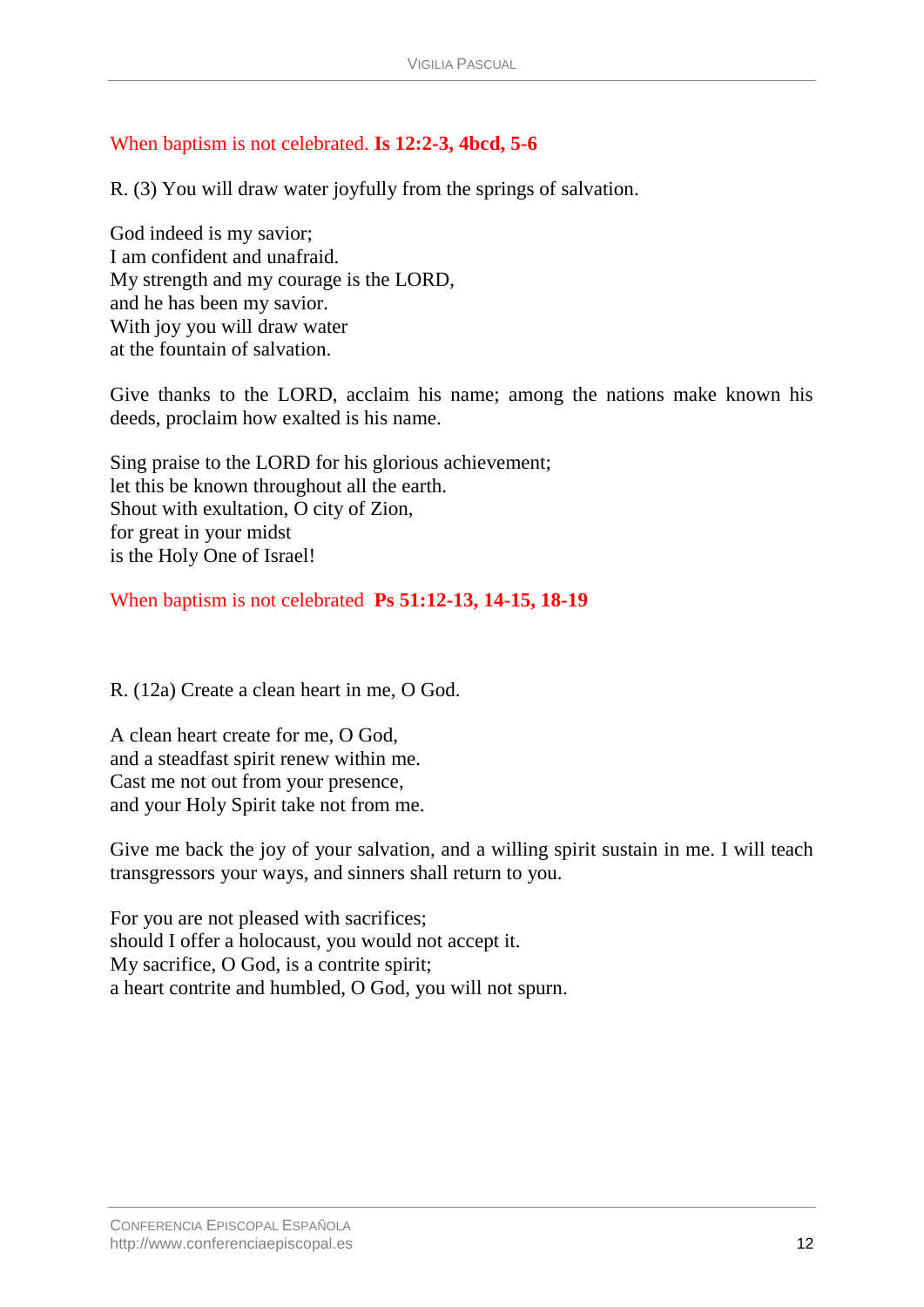#### **EPISTLE** Rom 6:3-11

Brothers and sisters: Are you unaware that we who were baptized into Christ Jesus were baptized into his death? We were indeed buried with him through baptism into death, so that, just as Christ was raised from the dead by the glory of the Father, we too might live in newness of life.

For if we have grown into union with him through a death like his, we shall also be united with him in the resurrection. We know that our old self was crucified with him, so that our sinful body might be done away with, that we might no longer be in slavery to sin. For a dead person has been absolved from sin. If, then, we have died with Christ, we believe that we shall also live with him. We know that Christ, raised

from the dead, dies no more; death no longer has power over him. As to his death, he died to sin once and for all; as to his life, he lives for God. Consequently, you too must think of yourselves as being dead to sin and living for God in Christ Jesus.

## **RESPONSORIAL** PSALM Ps 118:1-2, 16-17, 22-23

R. Alleluia, alleluia, alleluia.

Give thanks to the LORD, for he is good, for his mercy endures forever. Let the house of Israel say, "His mercy endures forever."

The right hand of the LORD has struck with power; the right hand of the LORD is exalted. I shall not die, but live, and declare the works of the LORD.

The stone the builders rejected has become the cornerstone. By the LORD has this been done; it is wonderful in our eyes.